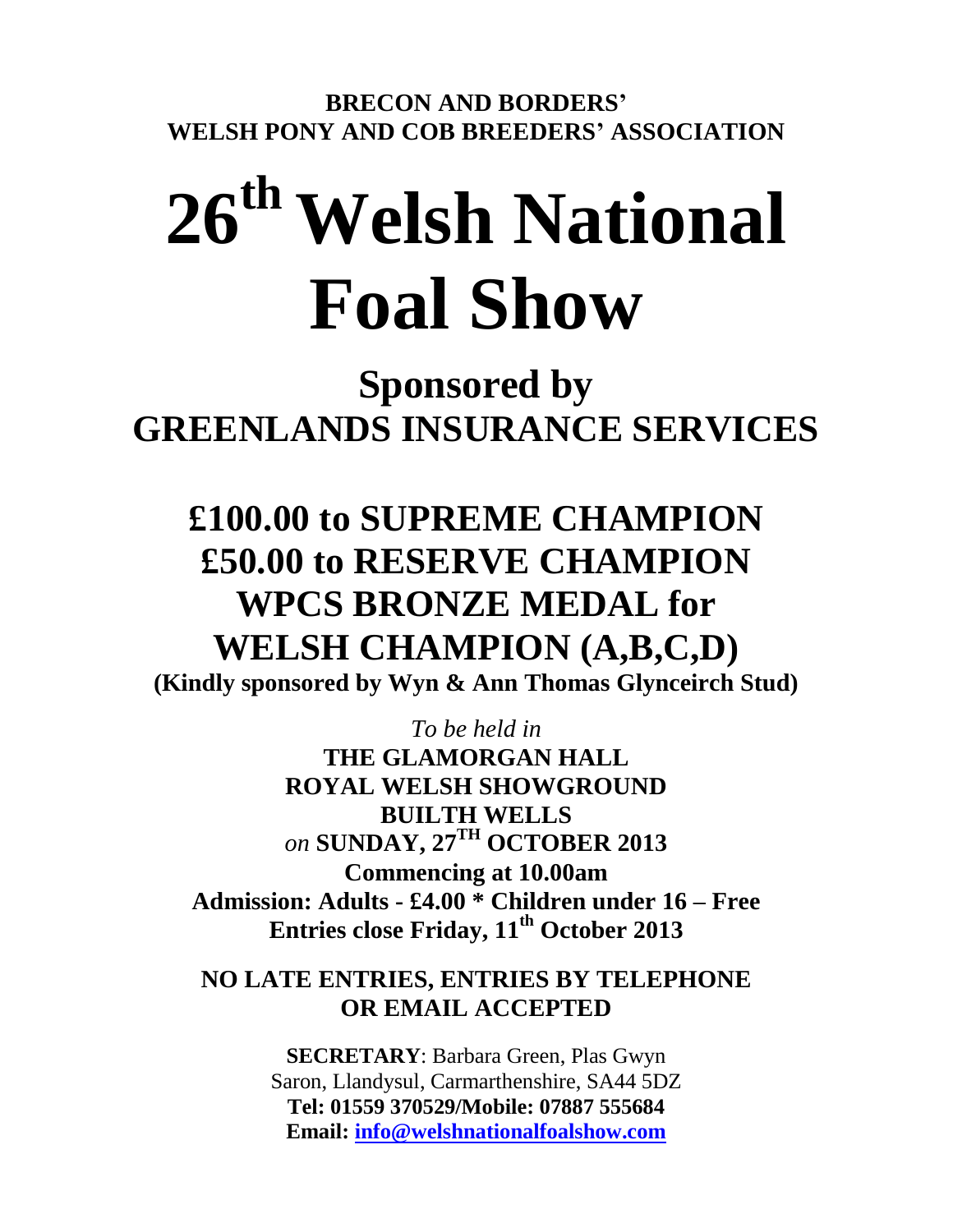## *RING 1*

#### **WELSH MOUNTAIN PONIES – SECTION A Judge: Mr D M Davies, Ferryside, Carmarthenshire, (Heniarth) Kindly sponsored by Mr & Mrs Adam & Karen Fletcher (Karadam Stud)**

Class 1. Filly foaled 2013 Class 2. Colt foaled 2013 **Championship**: First and second prize winners to compete for the **Gayfield Perpetual Trophy**, kindly presented by Gail Morris. **Goytre Perpetual Challenge Cup** and £10 for the highest placed filly sired by a 2012 premium stallion and **Llangoed Perpetual Challenge Cup** and £10 for the highest placed colt sired by a 2012 premium stallion kindly donated by Lewis Edwards and Gareth Price.

**Pontgam Perpetual Shield** kindly presented by C & L Brown, Pontgam Stud for the best Section A colt **Perpetual Trophy** kindly presented by Mr & Mrs Geoff Rees for the best Section A filly.

#### **WELSH PONIES OF COB TYPE – SECTION C Judge: Mr D D Morgan, Lampeter, Ceredigion (Parc) Kindly sponsored by Mr & Mrs Stuart & Anne Franklin (Sarum Stud)**

Class 3. Filly foaled 2013 Class 4. Colt foaled 2013 **Championship**: First and second prize winners to compete for the **Cefn Melyn Perpetual Challenge Cup**, kindly presented by Mr & Mrs Brinley Williams.

#### **WELSH COBS – SECTION D Judge: Mr R Howard, Marlow, Buckinghamshire (Moorcroft) Kindly sponsored by Mrs Ceri Fell (Brynseion Stud)**

Class 5. Filly foaled 2013 Class 6. Colt foaled 2013 **Championship**: First and second prize winners to compete for the **Llangattock Trophy**, kindly presented by Mr Gwyn Dobbs.

## *RING 2*

#### **WELSH PONIES – SECTION B Judge: Mrs M F Edwards, Llannefydd, Denbigh, Denbighshire (Nefydd) Kindly sponsored by Mrs Jill Williams & Mrs Kitty Bodily (Glebedale Stud)**

Class 7. Filly foaled 2013 Class 8. Colt foaled 2013 **Championship**: First and second prize winners to compete for the **Nantcol Perpetual Trophy**, kindly presented by Mrs Cooke.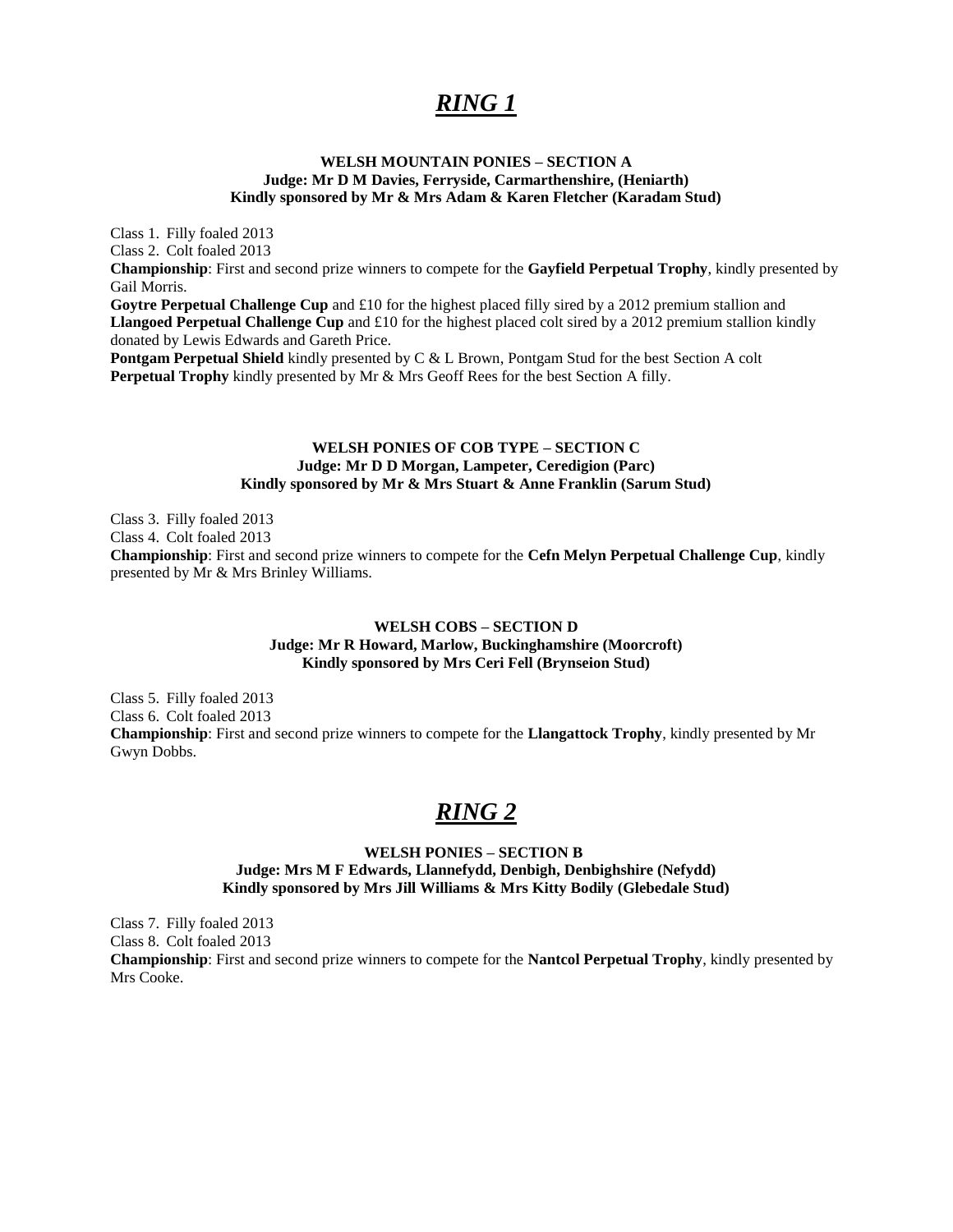#### **WELSH PART-BREDS Judge: Mrs M F Edwards, Llannefydd, Denbigh, Denbighshire (Nefydd) Kindly sponsored by Mr & Mrs Glyn Williams, (Carless Stud)**

Class 9. Colt or Filly foaled 2013 to make 12.2h.h or under at maturity Class 10. Colt or Filly foaled 2013 to make 12.2h.h and under 14.2h.h.at maturity Class 11. Colt or Filly foaled 2013 to make over 14.2h.h. at maturity **Championship**: First and second prize winners to compete for the Telynau **Trophy**, kindly presented by Messrs Jones and Thomas.

#### **RIDING PONIES**

#### **Judge: Lady Jennifer Evans-Bevan, Llanigon, Hay-on-Wye (Bronllys)**

Class 12. Colt or Filly foaled 2013 to make over 12.2h.h., but not exceeding 14.2h.h. at maturity

- Class 13. Colt or Filly foaled 2013 not to exceed 12.2h.h at maturity
- Class 14. Colt or Filly foaled 2013 not to exceed 12.0h.h. at maturity with a view to becoming a future leading rein pony
- Class 15. Colt or Filly foaled 2013 not to exceed 12.0h.h. at maturity with a view to becoming a Mountain & Moorland leading rein pony (Registered Section A or B)

**Championship**: First and second prize winners to compete for the **Tamplin Decanter**, kindly donated by Mark Tamplin

## *RING 1*

#### **OVERALL WELSH CHAMPIONSHIP Judge: TBC**

Champions of sections A, B, C & D to compete for the

**Welsh Pony & Cob Society Bronze Medal** kindly sponsored by Mr & Mrs Wyn & Ann Thomas (Glynceirch Stud)

and WNFS championship rosette.

Reserve Champion will receive rosette.

#### **SUPREME CHAMPION OF SHOW**

**Judge: TBC**

Champion & Reserve Overall Welsh and Champions of Welsh Part Breds and Riding Ponies to compete. Supreme champion of the Show will receive the **Rookery Trophy**, kindly presented by Mr & Mrs R Mills, Greenlands Insurance Services championship sash and £100. Reserve Champion will receive Greenlands Insurance Services rosette and £50.

#### **PRIZES IN ALL SECTIONS**

**1 st - £10 2nd - £8 3rd - £6 4th - £4**

**Rosettes to 6th place. Section Champion and Reserve Rosettes.**

**A Brecon and Borders' WP&CB Association special rosette will be awarded to the highest placed member in** 

**each class.**

**All section champions will receive £20 prize money**